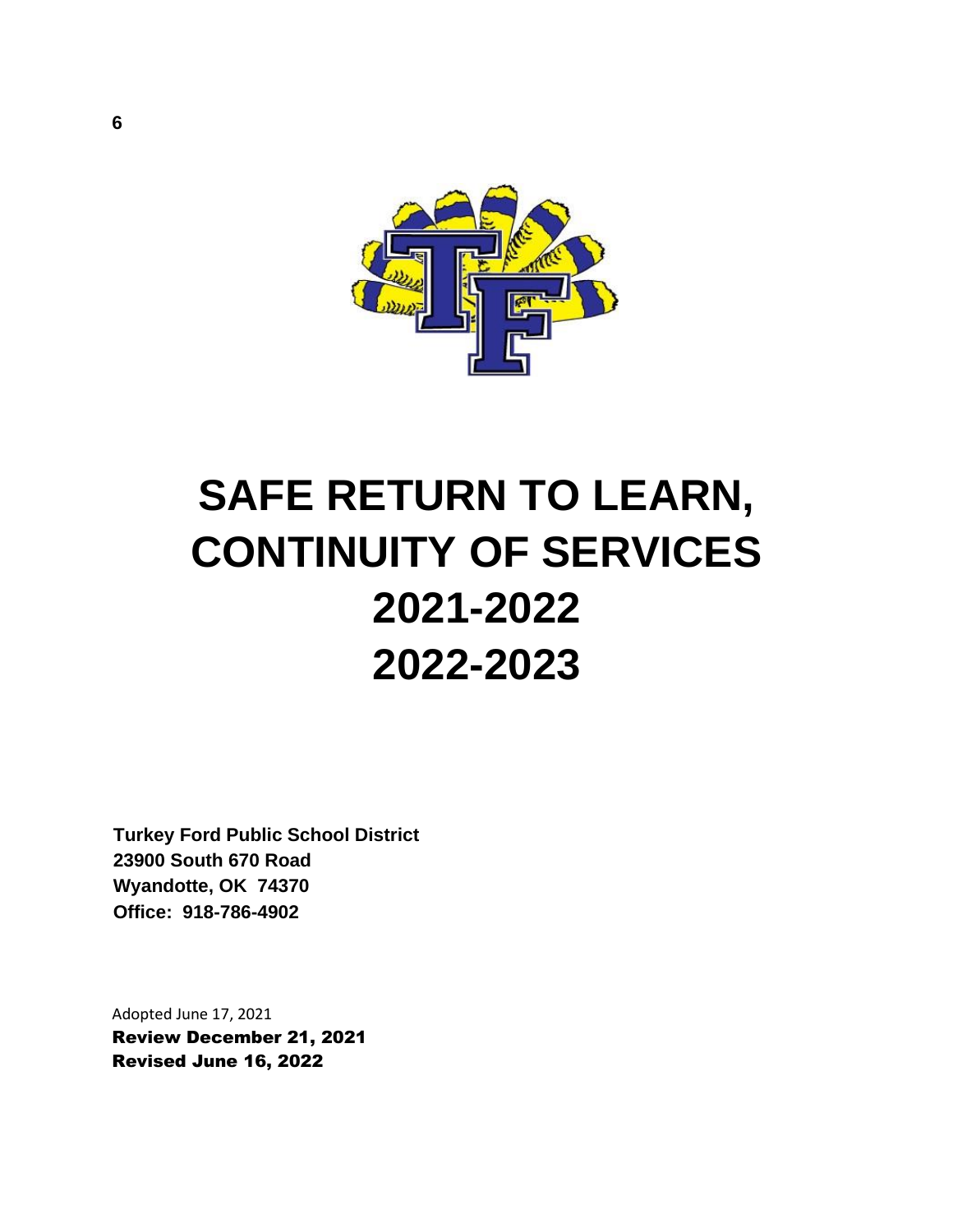# **INTRODUCTION**

This plan is to aid in navigating the reestablishment of our school were employees, students and families feel safe and to reduce the impact of COVID-9 conditions upon returning to the district. The guidelines referenced in this plan are based on guidance from the Center for Disease Control and Prevention (CDC) and the Oklahoma Health Department recommendations. Regular update will be made to this plan based upon information from the CDC and applicable federal and state and local agencies.

Turkey Ford School District plans to be 100% in-person for the 2021-2022 and 2022-2023 school year.

The nine components to address in the ARP Safe Return Plan include:

1. Universal and correct wearing of masks;

2. Modifying facilities to allow for physical distancing (e.g., use of cohorts/podding);

3. Handwashing and respiratory etiquette;

4. Cleaning and maintaining healthy facilities, including improving ventilation;

5. Contact tracing in combination with isolation and quarantine, in collaboration with the State, local, territorial, or Tribal health departments;

6. Diagnostic and screening testing;

7. Efforts to provide vaccinations to school communities;

8. Appropriate accommodations for children with disabilities with respect to health and safety policies; and,

9. Coordination with State and local health officials.

## **REDUCE THE SPREAD OF COVID-19**

- Continue practicing healthy behaviors such as frequent handwashing and staying home when you feel sick. These things should be practiced anytime of the year.
- Social distancing is encouraged to the extent possible in cafeterias, hallways, gymnasiums, etc.
- The Oklahoma Health Department encourages those who are eligible to obtain their vaccination.
- Covid-19 tests are available to students and staff when requested. (Supplies are limited)

To help prevent the spread of COVID-19 and reduce the potential risk of exposure to our students and employees, Turkey Ford School District will encourage self-screening for COVID-19 related symptoms including:

- Cough
- Shortness of breath or difficulty breathing
- Fever
- Chills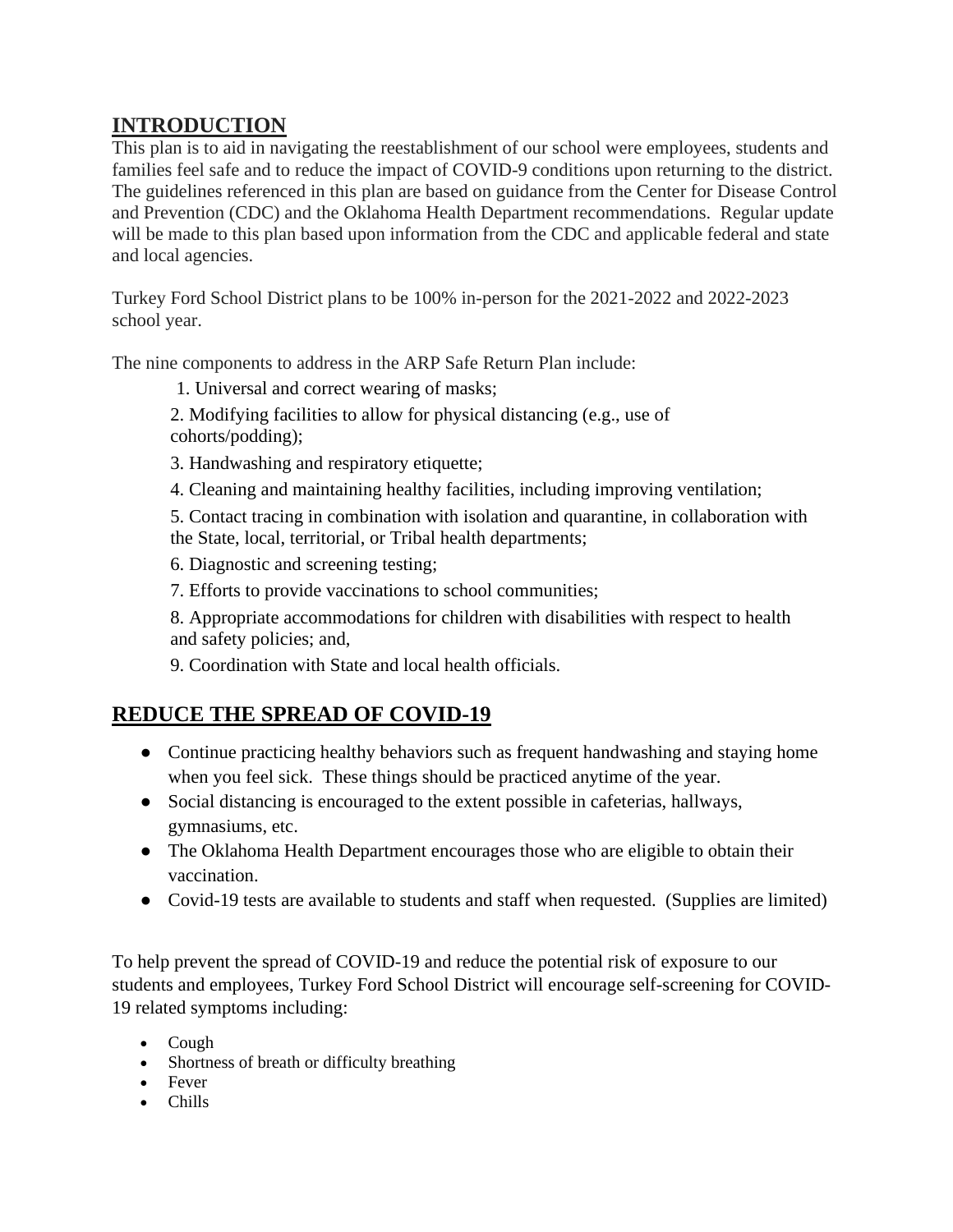- Muscle pain
- Sore throat
- New loss of taste or smell

This list does not include all possible symptoms. Other symptoms have been reported, including gastrointestinal symptoms like nausea, vomiting, or diarrhea (CDC, 2020).

# **Universal Precautions Recommended by the CDC**

#### **Hand Washing**

Washing your hands often with soap and water for at least 20 seconds especially after you have been in a public place or after blowing your nose, coughing, or sneezing. If soap and water are not readily available, use a hand sanitizer that contains at least 60% alcohol. Cover all surfaces of your hands and rub them together until they feel dry. Avoid touching your eyes, nose, and mouth with unwashed hands.

#### **Social Distancing**

Avoid close contact by staying approximately 6 feet away from others and eliminating contact. Remember that some people without symptoms may be able to spread the virus. Keeping an appropriate distance from others is especially important for people who are at higher risk of getting very sick.

#### **Masks and Face Shields**

Oklahoma Senate Bill 658, effective July 1, 2021, restricts the mandatory enforcement of masks in school unless a State of Emergency is declared by the Governor, consultation with local and state officials, and school board consideration.

Masks will be optional for students, employees and visitors.

#### **Cover Coughs and Sneezes**

Remember to always cover your mouth and nose with a tissue when you cough or sneeze or use the inside of your elbow. Throw used tissues in the trash. Immediately wash your hands with soap and water for at least 20 seconds. If soap and water are not readily available, clean your hands with hand sanitizer that contains at least 60% alcohol.

#### **Clean and Disinfect**

Clean and disinfect frequently touched surfaces throughout the school day. The district custodian sanitizes commonly used areas daily and disinfectant wipes and disinfectant are provided for use in all areas.

# **School Operations**

**Daily Health Screenings** –Families are asked to partner with the school and complete a wellness assessment before sending your child to school. The daily checklist: ask if your child has a dry cough, sore throat, loss of taste or smell and a fever of 100.4 or greater which may be an indication of an active case of COVID-19. If this is the case, please keep your child home to monitor for additional symptoms and call to the school to report absence.

**Physical Distancing-** When needed, due to Ottawa/Delaware County being in the moderate to high risk level, teachers will practice socially distancing when in the cafeteria, hallways, buses, etc.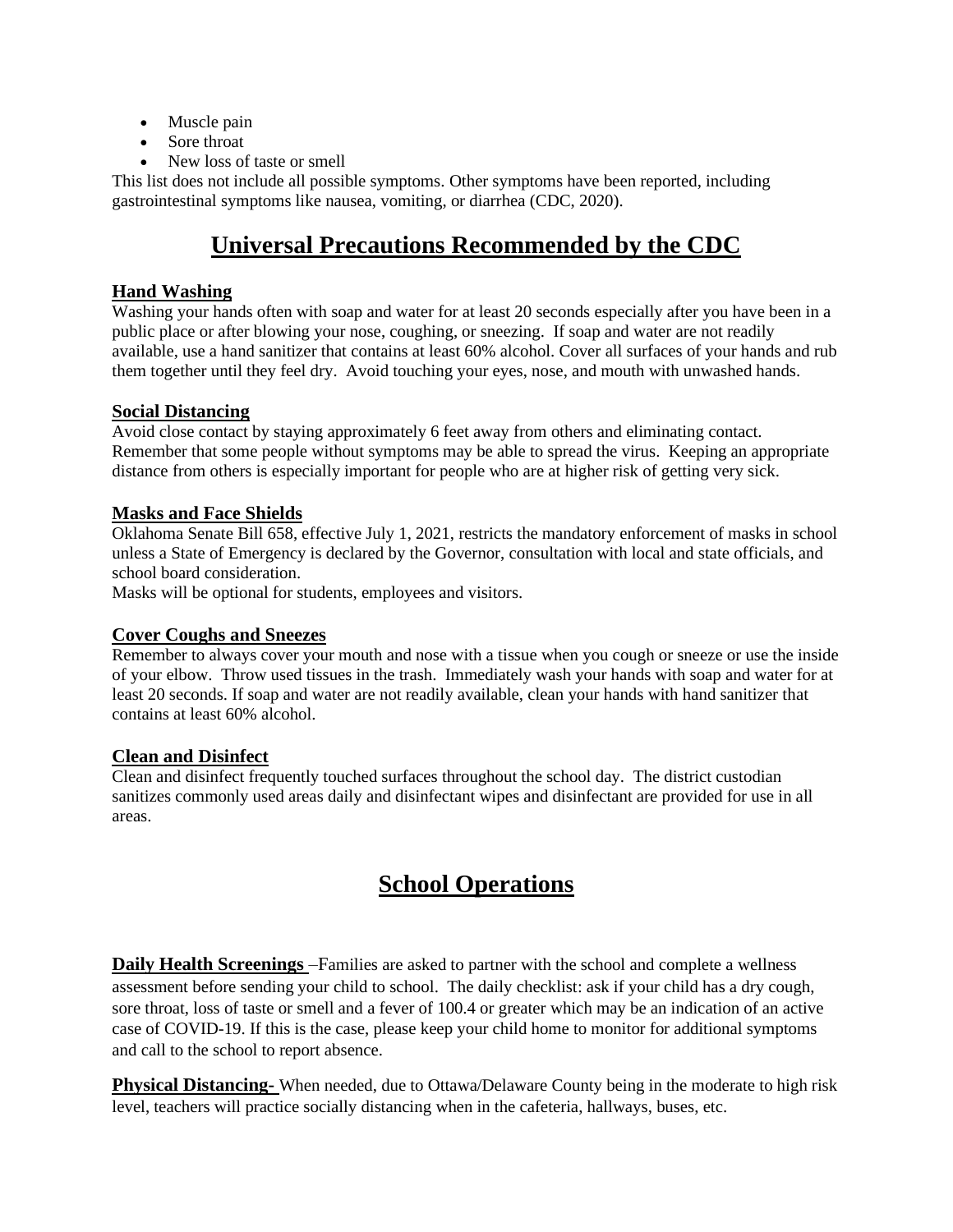**Hygiene –** Handwashing is one of the best means of protection against infection. Teachers will help teach the importance of handwashing to students and the use of hand sanitizer. Students will be reminded to wash their hands often with soap and water for at least 20 seconds, especially after blowing their noses, coughing, or sneezing; going to the bathroom; and before eating. Alcohol-based hand sanitizer is also available throughout the school buildings for everyone to utilize.

**Handwashing Tip**: It is important to teach children proper hygiene all the time, but especially to remind them about good habits during a public health crisis like COVID-19. One habit is proper handwashing. According to CDC guidelines, follow these five steps every time you wash your hands.

- 1. Wet your hands with clean, running water (warm or cold), turn off the tap, and apply soap.
- 2. Lather your hands by rubbing them together with the soap.
- 3. Lather the backs of your hands, between your fingers, and under your nails.
- 4. Scrub your hands for at least 20 seconds. Need a timer? Hum the "Happy Birthday" song from beginning to end twice.
- 5. Rinse your hands well under clean, running water.

**Cleaning Protocols-** Turkey Ford School uses EPA recommended cleaning products and CDC recommended disinfecting procedures.

#### 1. Bathrooms

- Additional sanitization during the lunch time using disinfecting sprayers
- Cleaning and sanitization after school each evening

#### 2. Classrooms

- Teachers are encouraged to disinfect their own personal workspace throughout the day.
- Each classroom will be sanitized daily.
- Sanitization supplies for teachers to disinfect as needed.
- Extra PPE supplies provided for each classroom.

#### 3. Buses

- Students will have assigned seats
- Bus riders could be assigned seating by family groups (depending on the situation).
- Open windows to allow for airflow
- Daily cleaning of buses after each route.
- Mask will be available, but not mandatory.
- All field trips must be approved by the Superintendent of Schools

#### 4. Cafeteria-

• Students will practice handwashing before entering the serving line.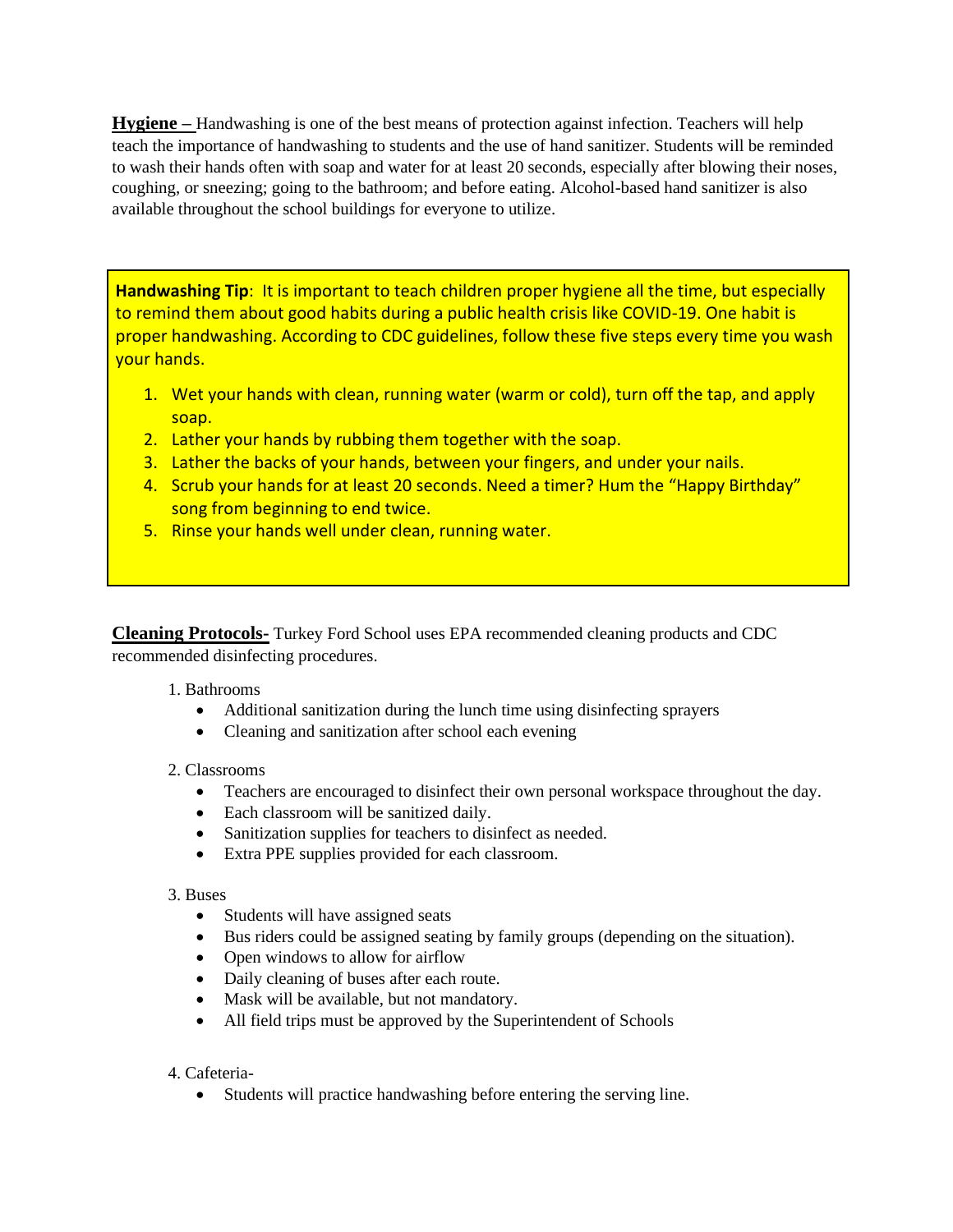- Students will practice physical distancing as much as space allows.
- Serving lines will be modified, if needed to minimize the contamination of food being served and assist with social distancing.
- All leftover food will be disposed of daily.
- All tables will be sanitized after each lunch period.

**Training –** All staff have participated in COVID-19 professional development to be familiar with signs, symptoms, precautions, and responsibilities. Any new staff will attend professional development sessions at the beginning of the school year to ensure familiarity withal COVID-19 protocols. All students will be instructed in best practices for healthy habits including education on COVID-19.

#### **Morning Drop-Off**

.

1. Students will have a bus drop off point of entry and car riders will have a separate entrance. Staff will monitor students at the car drop off point.

2. All students will go to the gym and seat with their grade level.

3. Face coverings will be optional for students and staff. Available upon request.

4. Infrared touchless thermometer kiosks will be available at the door for students to monitor temperatures.

5. Locations will be established to house students who may have symptoms or a temperature of 100.4 degrees or greater.

a. If a student's temperature registers 100.4 the student will be placed in the office. The temperature will be taken again in 30 minutes and if it reflects 100.4 or higher the parent will be called for pick up.

- b. Cleaning will occur upon he exit of the quarantined student and/or staff.
- 6. Parents will be notified in the student is symptomatic and schedule a pick-up time and location.

#### **Visitors –**

- 1. Visitors will be limited and by appointment only.
- 2. Visitors will be screened for temperatures.
- 3. Mask will be provided for any visitors upon request.

#### **POSITIVE COVID-19 CASES**

Students or staff who tests positive may return to school after following the CDC guidelines:

- 1. Stay home until 5 days have passed since symptoms first appeared or date of positive test, AND
- 2. Symptoms are improving, AND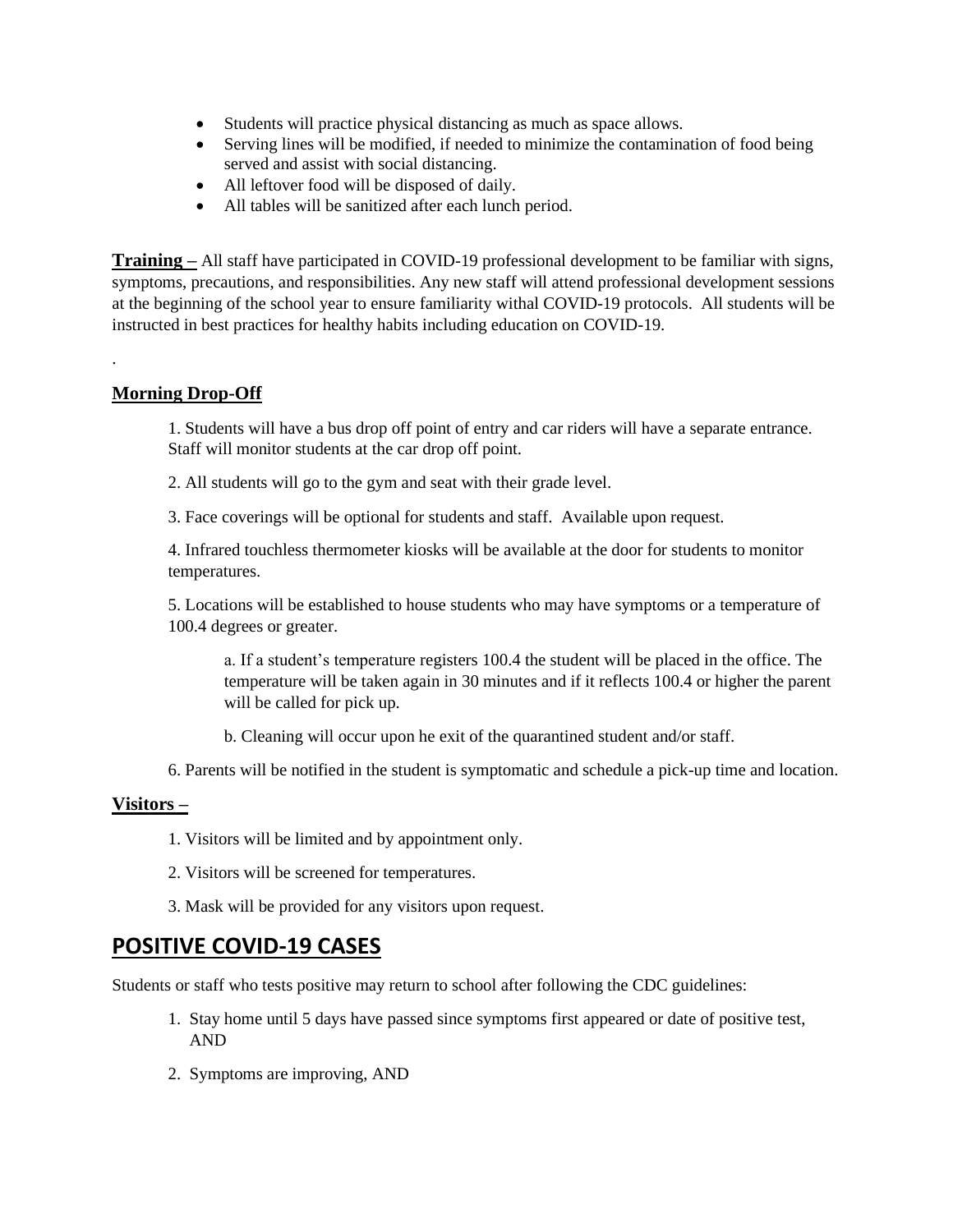3. If fever is present, continue to stay home until 24 hours have passed since fever has resolved without the use of fever reducing medications.

4. Students and staff **should** wear a mask for the remainder of the 10 days. If you are unable to wear a mask, you should isolate yourself for 10 days.

While out of school, students will be educated through Distance Learning (Google Classroom) or family may request learning packets.

## **CONTACT TRACING**

- Students and parents/guardians will be notified if it is confirmed their student has been in **close contact** with someone who tests positive for COVID-19.
- It is recommended that the person who is a **close contact** stay home from school and start Distance Learning. This will be following CDC guidelines.
	- 1. It is recommended to stay home for 5 days from your last date of exposure and to wear a mask the next 5 days.
	- 2. If you cannot quarantine, it is recommended you wear a mask around others for 10 days from your last day of exposure.
	- 3. If possible, test on day 5 from your exposure
	- 4. We will provide free testing for those students who "optin".
- If the person chooses to come to school, he/she will report to the school nurse in his/her building each day for temperature checks and COVID-19 monitoring protocols twice daily through the full 10 days. It will be **highly recommended** that they wear a mask during this time. If symptoms occur, they will be sent home or asked to stay home and follow the CDC guidelines. **Testing will be available for those students who "optin"(if available).**
- If someone in your household has COVID-19, you will be asked to stay home and start Distance Learning, unless you have been vaccinated. Please follow the CDC guidelines.

## **VACCINATIONS**

In accordance with the Oklahoma law, Jay Public Schools is not requiring COVID-19 vaccines for students or staff.